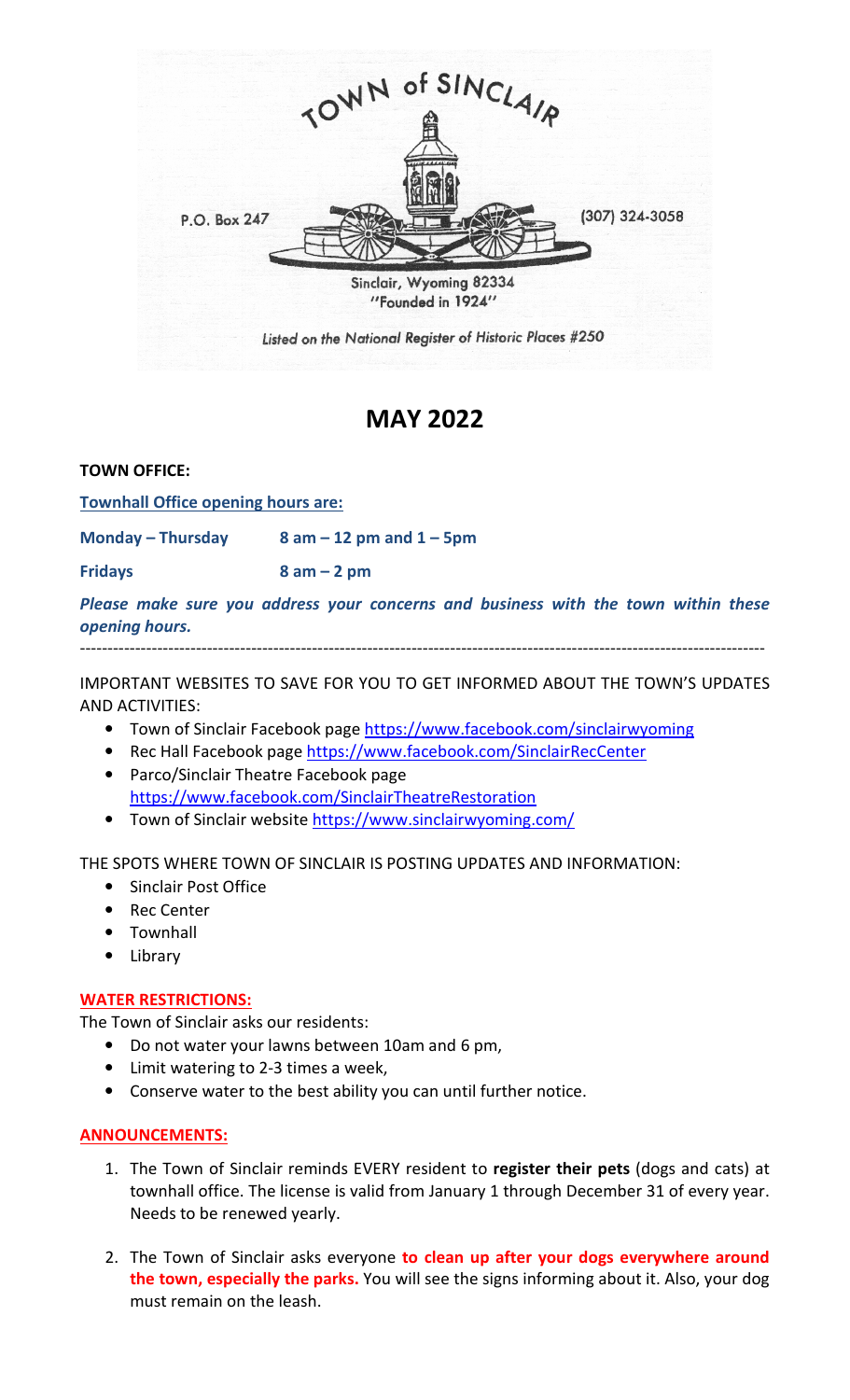- 3. The Town of Sinclair created a payment link (the tab "Make Payments") on the Town of Sinclair website page (www.sinclairwyoming.com) to pay for your utilities. The only thing you must do is use a desktop computer and not a cell phone.
- 4. The Town of Sinclair addressed **the issue with deer in the town** and suggests protecting your things from them, chasing them out as much as you can, and not feeding them. Also planting deer-resistant plants around your properties may help. For more information about such plants please contact Abby Perry at Carbon County Extension office by calling her at 307-328-2642 or emailing at ajacks12@uwyo.edu.

**BUILDING PERMITS:** Everyone who is planning to build/install/add-on anything on their property is reminded to appear in front of the Zoning Board **BEFORE** building anything. Please check with the town clerk and/or maintenance department if you have any questions.

**FREE DUMP:** The City of Rawlins is doing the Free Dump differently this year. There will be vouchers delivered to our Townhall and distributed among our residents. A voucher is good for one individual and one trip. The free dump period will start on June 15, 2022 and last through July 15, 2022. For more information or to receive the voucher please visit the townhall office or call at 307-324-3058.

**RECREATION DEPARTMENT:** The Recreation Department is gearing up for the summer and getting some events scheduled!

**On June 6th from 4-6pm the Recreation Department will be a host site for a Kite Painting Event put on by the Red Desert Art Studio** (thanks goes out to Izabela Tysver for doing the groundwork to make this happen!).

We will also be offering some other special events for Sinclair's youth this summer starting in June. So far, there is a **field trip planned for June 15th to go to the Little Snake River Museum** in Savory, WY with a stop at the Battle Creek Campground to eat lunch. Another trip has been booked to go on **a tour of Grand Encampment Museum and take a hike to the Indian Bathtubs outside of Encampment on June 22nd .** We are currently awaiting final approval to tour the **Seminoe Dam as part of a field trip to Seminoe Lake on June 29th .**

We will be getting a few field trips planned with the Sinclair Senior Group very soon such as a trip to the Wind River Casino and possibly a trip to Lake Marie depending on what the group would like to do.

**Volunteers are needed for the field trips. Please let us know if you would like to help out.** 

### **PARCO SINCLAIR HISTORICAL THEATRE: We will be showing the movie "Prison" on Tuesday,**

**June 28th .** This should be a very fun event because as most of you know that movie was filmed at the Wyoming Frontier Prison in Rawlins in 1988 and had so many local citizens appearing as extras! Many of those folks are still around this area and I'm looking forward to making this night a "mini documentary" about the movie and then showing the new Blu-ray version of this movie that was rereleased in 2013!

A calendar for the June events and new summer Rec Hall hours will be coming out soon as well as flyers with more information about these events. In the meantime, if anyone has any questions or concerns about any of Sinclair events, please feel free to call Monte Thayer at (307)321-8694.

**"BUY A SEAT" PROGRAM:** This program offers you to buy a seat at Parco Sinclair Historic Theatre for lifetime for \$500.00. If you are interested, please visit, or call townhall office at 307-324-3058. Upon purchase, the plaque with your name and information provided will be sealed to the chair(s) in the theatre.

**CODE ENFORCEMENT:** With the summer approaching it is time to start looking at getting discarded items that have accumulated during the winter months. The Town of Sinclair has ordinances that prohibit the accumulation of junk and garbage on your property. We also have an ordinance that prohibits refrigerators and freezers (working or not) from being stored outside. By getting rid of the junk, it benefits us all and helps make our town a nicer place. If you have any questions, please contact the Police Department.